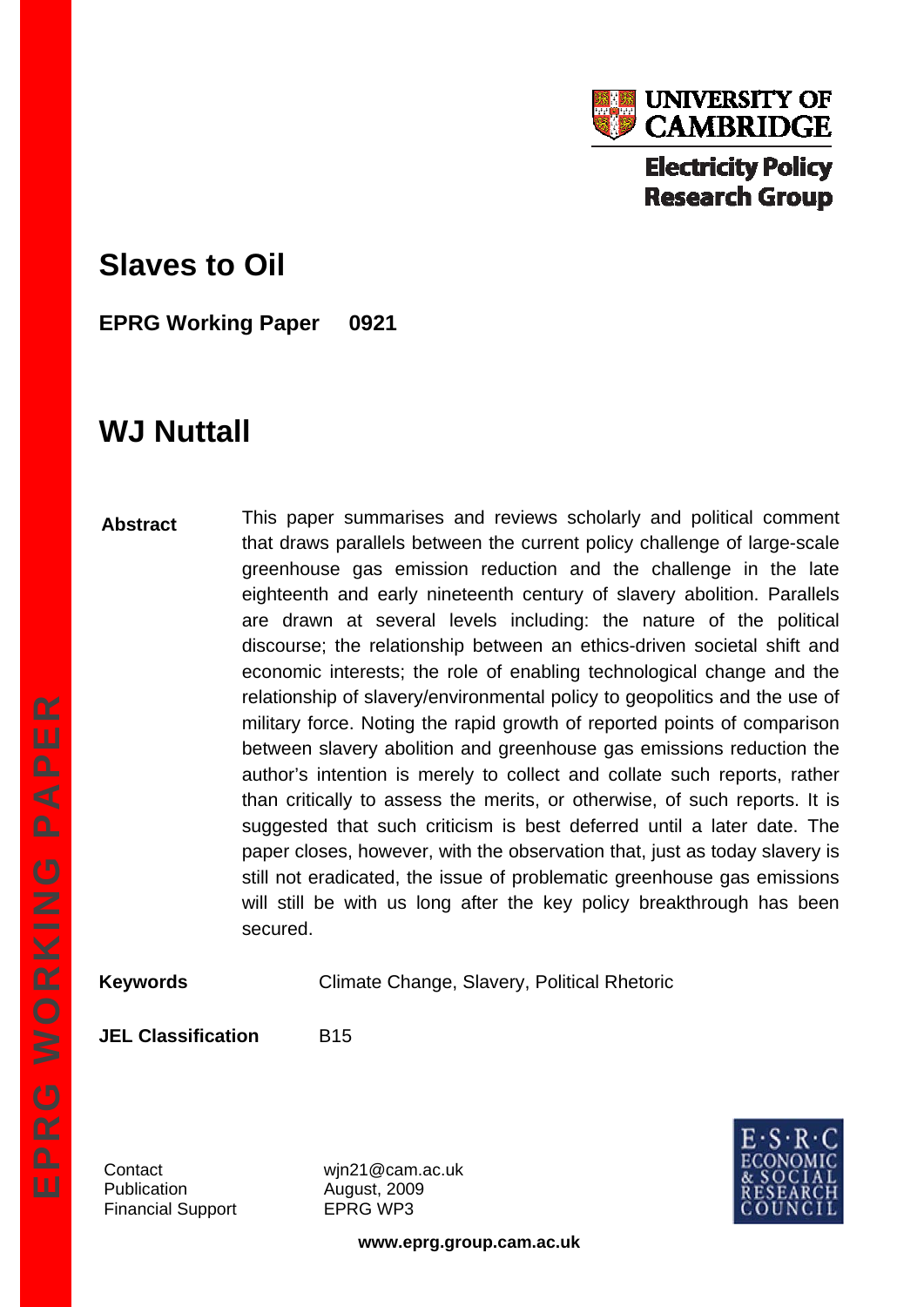# **Slaves to Oil: Exploring parallels between the abolition of slavery and the challenge of climate change mitigation**

## *W J Nuttall[1](#page-1-0)*

*12 August 2009*

## **1. Introduction**

This working paper builds upon an earlier EPRG working paper by William J. Nuttall and Devon Manz (EPRG0731) subsequently published in final form in the journal Technological Forecasting and Social Change (Nuttall & Manz, 2008). That work focussed on a possible future scenario for energy security in a context of a pressing and manifest need for dramatic global greenhouse gas emissions reductions. In particular the need to reduce carbon dioxide emissions associated with fossil fuel combustion. The published paper by Nuttall and Manz emphasised the importance of agreement and a sense of common purpose towards substantial greenhouse gas emissions reductions, not only among what today might be termed 'the West', but also among the emerging economic powers known as the BRIC states – Brazil, Russia, India and China. Such common purpose is essential if the world is drastically to reduce its greenhouse gas emissions. This could be achieved by a combination of: the development of low carbon energy sources; and for fossil fuel combustion a move towards very high efficiency systems and the development of large‐scale carbon capture and storage. All collaborating parties, but most especially the economically weaker BRIC states, will need protection in the global economy from the activities of any recalcitrant states persisting in 'dirty' fossil fuel use. In the future scenario

1

<span id="page-1-0"></span><sup>1</sup> Corresponding Author – Judge Business School, University of Cambridge, Trumpington Street, Cambridge, CB2 1AG, UK, wjn21@cam.ac.uk

**Acknowledgements**

I am most grateful to Devon Manz, for starting me on this journey and for numerous helpful comments. Likewise I am most grateful to Dabo Guan, Jean-Francois Mouhot, J Simon Rofe and Simon D Smith for helpful comments and advice. I also thank an anonymous referee from Purdue University Press and an anonymous referee from the Electricity Policy Research Group. I acknowledge the assistance of the ESRC Electricity Policy Research Group and the Cambridge‐ MIT Institute Energy Security Initiative. Full responsibility for errors or omissions rests with the author alone.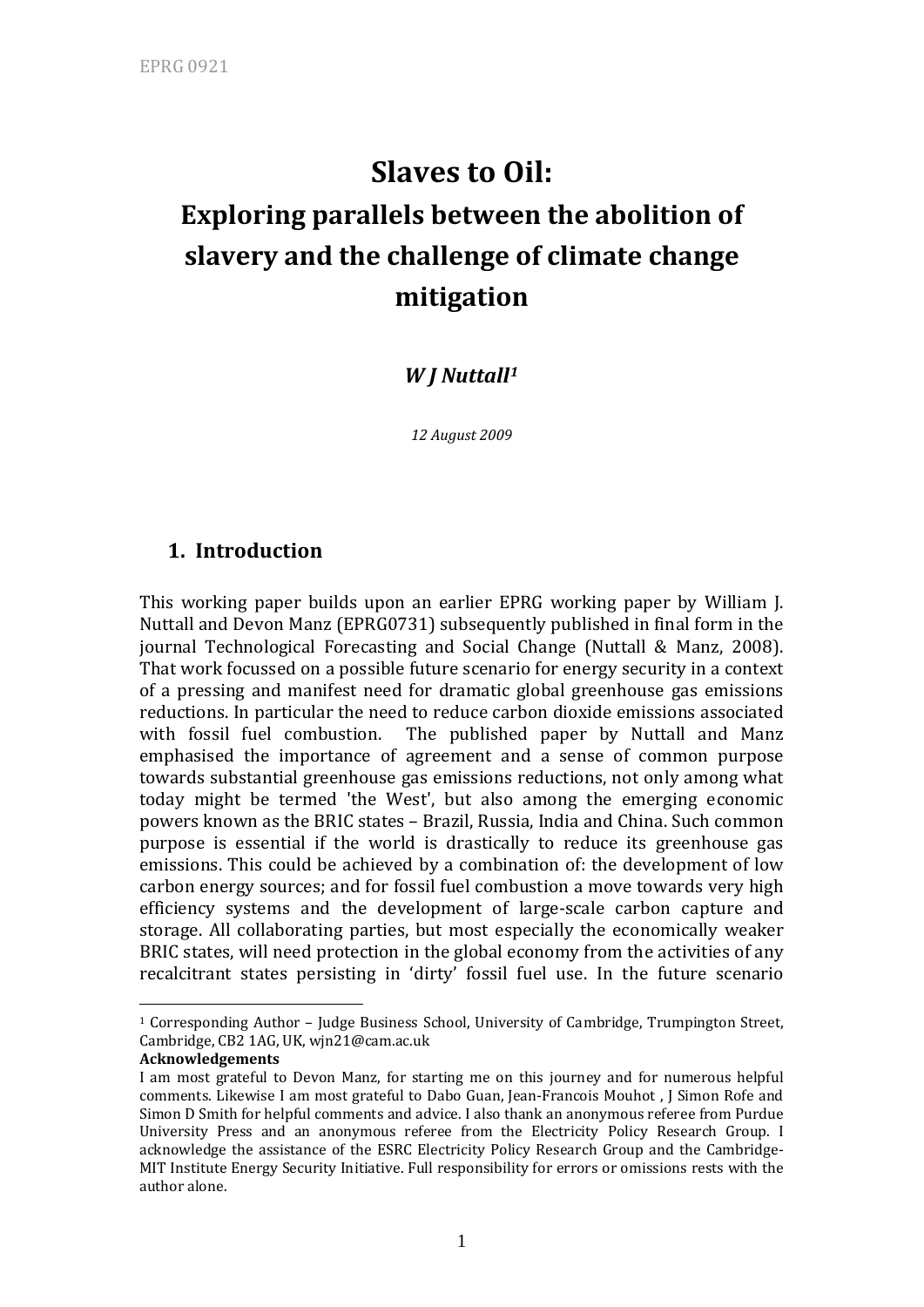posited by Nuttall and Manz, these states will perhaps seek to justify their stance by clinging onto notions of energy sovereignty that, by then, will be increasingly anachronistic. These various ideas took Nuttall and Manz towards a consideration of the enforcement required in order to provide the international confidence necessary for the successful implementation of an international low emissions energy system. Clearly diplomacy and international negotiation will be essential in order to deliver such a global consensus, but it was posited that enforcement may need to go beyond the domain of diplomacy to include the use of military capabilities. Such measures as the redeployment of naval forces, while no doubt affordable, will surely be costly and it was suggested that the bulk of such costs should fall to today's western powers. The West would bear this burden in recognition of the need to incentivise participation of the BRIC states in a global (or near global) consensus. The group of major countries motivated together to greatly reduce greenhouse gas emissions was termed by Nuttall and Manz 'the Clean Energy Alliance'.

In the scenario described by Nuttall and Manz the first half of the twenty‐first century would see a *volteface* by western naval forces from today's task of keeping open the trade routes for oil and liquified natural gas to a situation where these same naval assets are used to monitor, control and interdict fossil fuel shipments that may be destined to an end user in a recalcitrant state outside the international consensus. Fossil fuel shipments might require end user certificates to verify approved utilisation not unlike the end‐user certificates applying to munitions shipments today.

The scenario summarised above led Nuttall and Manz to consider the question of how could such a *volteface* occur given the obvious allegation that for the west to seek to restrict global fossil fuel shipments in the early twenty‐first century would be completely hypocritical given these same countries' support for such trade in the second half of the twentieth‐century. Consideration of such issues led Nuttall and Manz to explore an historical parallel: the changing role of Britain's Royal Navy from the late eighteenth century through the early nineteenth century with respect to slavery. Hence Nuttall and Manz drew parallels between twenty‐first century energy policy and early nineteenth slavery policy as a result of considerations of energy security and future scenarios for the use of military power.

Nuttall and Manz were not the first people to draw parallels between slavery and today's issues of energy policy. Most other commentators have however stressed the parallels between the moral imperative of the abolition of slavery and the moral imperative to ensure an environmentally sustainable world. The realization that there is a large and growing set of separate and distinct observations concerning slavery abolition and climate change has been the motivation for this paper. With this paper the author seeks to collect and collate references to parallels between slavery abolition and greenhouse gas emissions reduction. Some of these parallels relate to similarity in political and policy rhetorics, while others are reported parallels between the policy issues themselves. The focus of this paper is deliberately non‐critical as it is felt best, at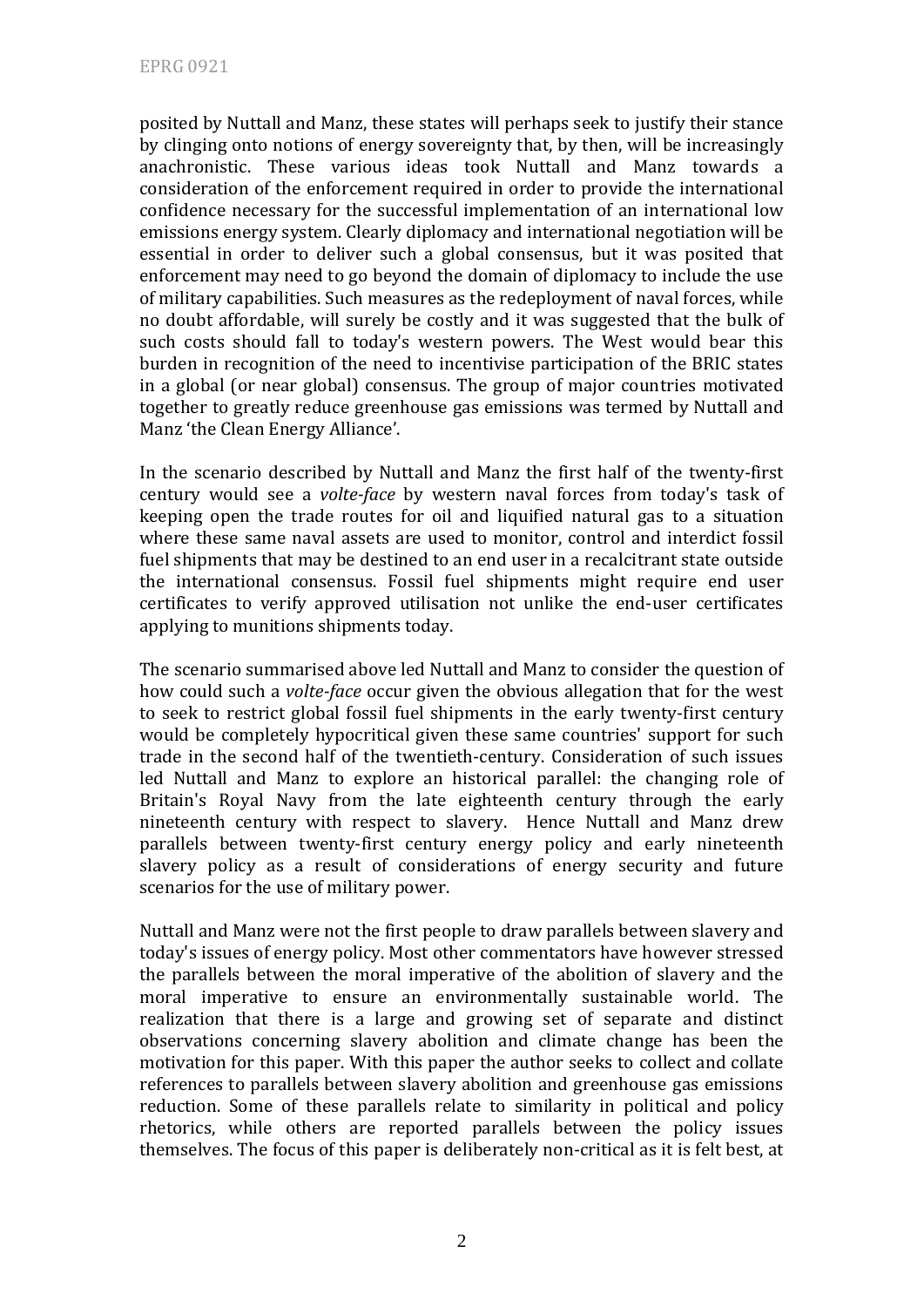this stage, to provide reference to any and all parallels between the two issues whatever the merits or provenance of the argument.

In researching this paper it has become clear that the parallels between the abolition of slavery and decarbonisation are the subject of much recent comment and interest. As a result, this paper cannot represent a concluding summary of he various parallels, rather it is merely an introduction to them. t

## **2. Making the link between slavery and climate change**

As far as this author is aware, the first explicit linkage between the issues of slavery and climate change was made on 28 June 2002 by Lionel Hurst, Ambassador of Antigua and Barbuda to the United States in a speech to International Red Cross Conference on Climate Change and Natural Disasters held in The Hague in the Netherlands (Hurst, 2002). His point of reference was that Antigua and Barbuda is a small island state whose history has placed it at he mercy of much larger and more powerful countries far away. Clearly slavery t is part of this history, but he also cautioned:

*"Low-lying islands and coastal communities worldwide may cease to exist as the waters of the oceans expand upon being warmed."* 

Several years before Nuttall and Manz's paper he presciently observed:

*"In 1807, Britain banned the slave trade and tried to get the French, the Spanish, the Dutch and the Portuguese to end this trade in human flesh. But despite the agreement reached at the Vienna Conference in 1815, it was by force of arms, and the confiscation of ships and their human cargo, that the trade in human beings was brought to an eventual end."* 

The voice of small island states on climate change remains powerful despite the negligible role that these states played in causing the problem or that they will play directly in curing it. It is the real and perceived vulnerability of these states to the negative consequences of climate change (such as ocean thermal expansion and a change in the incidence of tropical storms) that provides these small nations with moral authority. One example of such voices is the Alliance of Small Island States led during the Kyoto Protocol negotiations by Ambassador TN Slade of Samoa.

It is easy from the perspective of the twenty-first century to imagine that the global abolition of slavery was an easy task when compared to the seemingly impossible challenge of dramatically decreasing global greenhouse gas emissions. Hurst robustly contests such a view when he reminds his audience not to underestimate the scale of the challenge faced by the slavery abolitionists. Hurst said in his 2002 speech: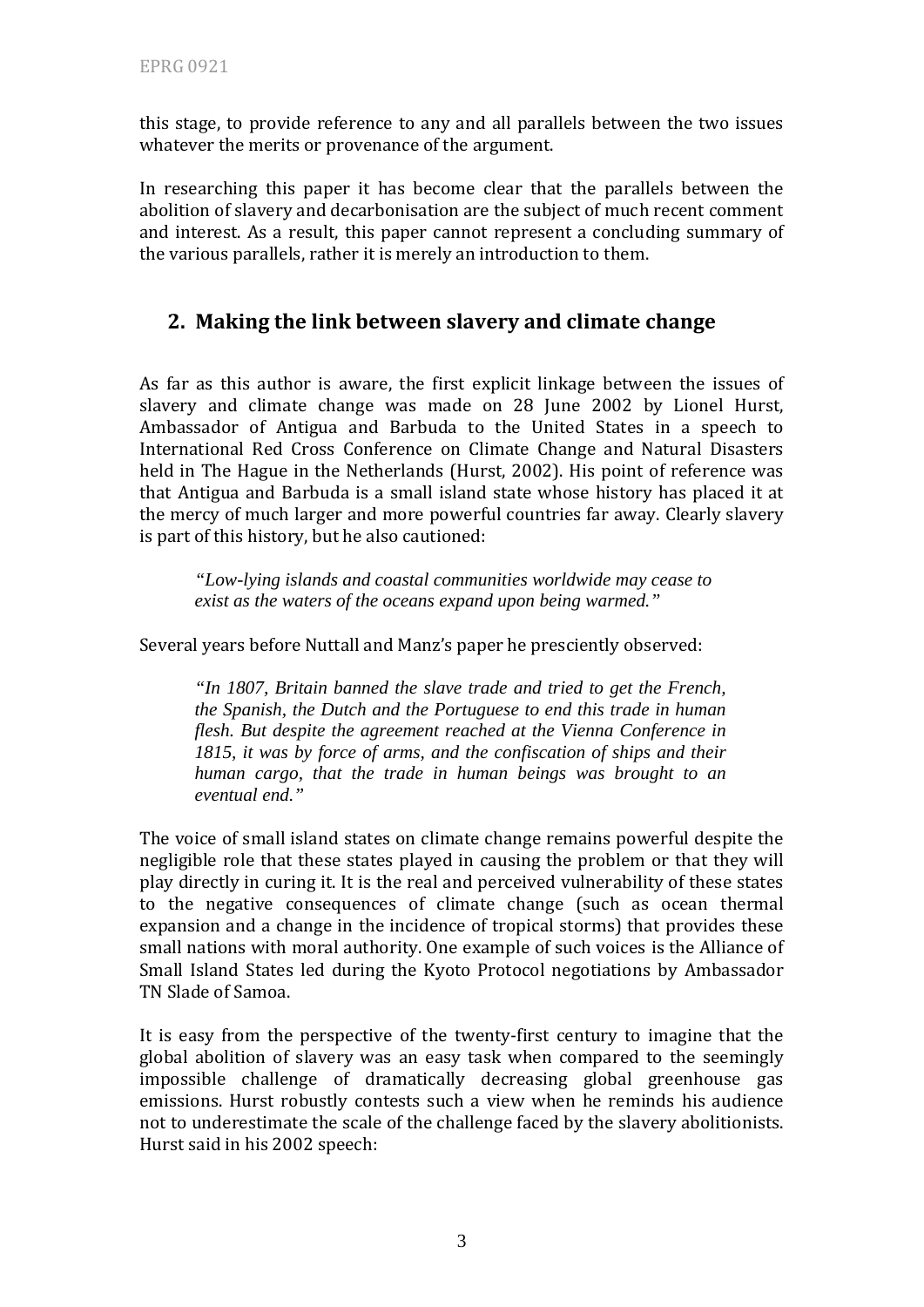*"The petroleum industry is a \$4 billion a day business. The sale of fossil-fuel products in 2000, as a percentage of all economic activity in that year, surpassed the percentage value of the sale of slaves and slave products, as a fractional value of all economic activity in 1800. In 2000, the world's fossil-fuel-driven economy was at its zenith. In 1800, the world's slave-driven economy was at its zenith."* 

Hurst's words in 2002 come from a policy speech rather than from the academic literature and hence citations of data sources for the ideas presented are not given. It took a few years before the academic community started to express interest in the parallels Hurst had identified.

## **3. Scholarly Comment**

Recently much of the commentary and thought concerning parallels between slavery and climate change policies has come from scholars and academics.

The scale of the challenge of climate change mitigation is of central importance to an understanding of the issues considered in this paper. Jean‐Charles Hourcade and Renaud Crassous provide one such helpful insight (2008). They have reviewed the scale of the challenge facing the world as it seeks to minimize the emissions driving climate change. Their paper forms part of a special issue for the journal Climate Policy dedicated to such questions. Hourcade and Crassous consider economic approaches to the policy challenge and in particular the role of a price for carbon dioxide emissions. Their work reinforces the notion that the case for action is compelling and carbon pricing appears to be a powerful policy tool, but they add an important note of caution:

*"… one can question why the international community still hesitates to adopt ambitious GHG [greenhouse gas] emissions cuts. Part of the explanation lies in the vagaries of political gamesmanship, but another part may reflect a credibility gap with regard to the modelling results. Even those decision-makers most inclined to climate-friendly policies know that some of the suggested measures entail non-negligible shortterm economic and social costs: early scrapping of existing capital stocks, adverse impacts of carbon prices on the purchasing power of low-income populations, and impacts on competitiveness."* 

The most prominent academic consideration of the parallels between slavery abolition and climate change mitigation comes from Marc Davidson with his 2008 paper in the journal Climatic Change entitled: *Parallels in Reactionary Argumentation in the US Congressional Debates on the Abolition of Slavery and the Kyoto Protocol.* Davidson's' paper was first submitted in October 2005. Since its publication in February 2007 the paper has contributed greatly to lively discussion and debate. Davidson restricts his scope to an analysis of the rhetoric used in the US Congress when debating slavery abolition and the Kyoto Protocol. Davidson observes the following points of similarity between the political debates around slavery abolition and climate change mitigation: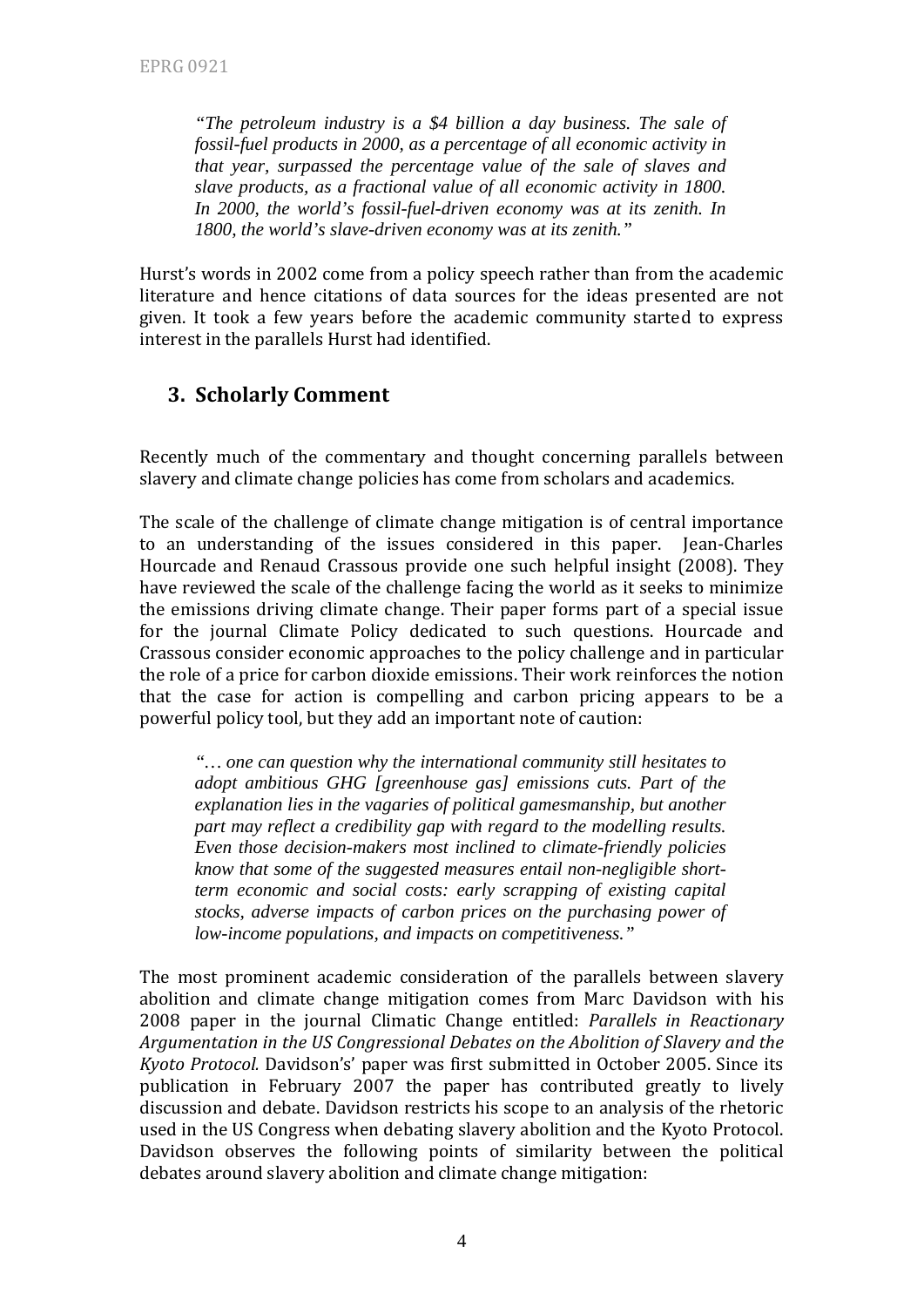- Significant parts of the US electorate perceived and perceives that their prosperous society requires a continuation of slavery/greenhouse gas emissions. Davidson refers to this as 'the vested interests of the electorate'.
- In both cases the electorate have sought to pass costs of problematic activity to people outside the electorate. In the case of slavery to the slaves themselves and in the case of energy policy to future generations (and also presumably to citizens of other countries – although Davidson does not stress that aspect). Davidson terms this aspect: 'Transfer of costs to third parties'.
- Thirdly Davidson points to a 'resistance to social change'. Davidson particularly draws attention to the slow awakening of the US Congress to issues concerning greenhouse gas emissions.

Simon D. Smith from the Wilberforce Institute at the University of Hull observes that Davidson does not present and defend a specific theory (such as Bayesian Theory) of how beliefs are formed or updated. Smith also cautions that the US political debates around slavery and climate change may not be particularly special. Perhaps the rhetorical parallels observed by Davidson are no more than oincidences. By way of illustration, Smith says: c

*"For example, one could argue that: the rhetoric of denial about carbon emissions and climate is similar to the rhetoric of denial about tobacco and health, because in both cases it can be demonstrated that agents clung to the belief that carbon/tobacco is not damaging when Bayesian theory predicts it was rational to abandon the belief and therefore by studying tobacco in the 1950s we may learn something that can help better understand climate in the 2000s." (Smith, 2008)* 

Smith's observation prompts us to be clear that our purpose in this paper is not critically to review parallels between slavery abolition and climate change mitigation. Rather we seek simply to collate and summarise all reports of which we are aware that draw such parallels for any reason. Smith also reminds us to be clear that the parallels of interest here are not necessarily especially insightful although they are now perhaps unusually numerous. For instance the author is also aware of parallels drawn between international greenhouse gas emissions reduction and strategic arms control agreements or developing country debt forgiveness. These may indeed by better analogies than slavery abolition, but, whatever their merits, they are not the focus of interest here.

Davidson's analysis of US Congressional rhetoric reveals the following thoughtprovoking arguments used by opponents of both slavery abolition and Federal intervention on greenhouse gas emissions:

- What is deemed bad is in fact good
- The benefits of the proposed policy are uncertain
- $\mathbf{E}^{(1)}$ Change brings economic ruin
- $\blacksquare$  Solo action will be ineffective and unfair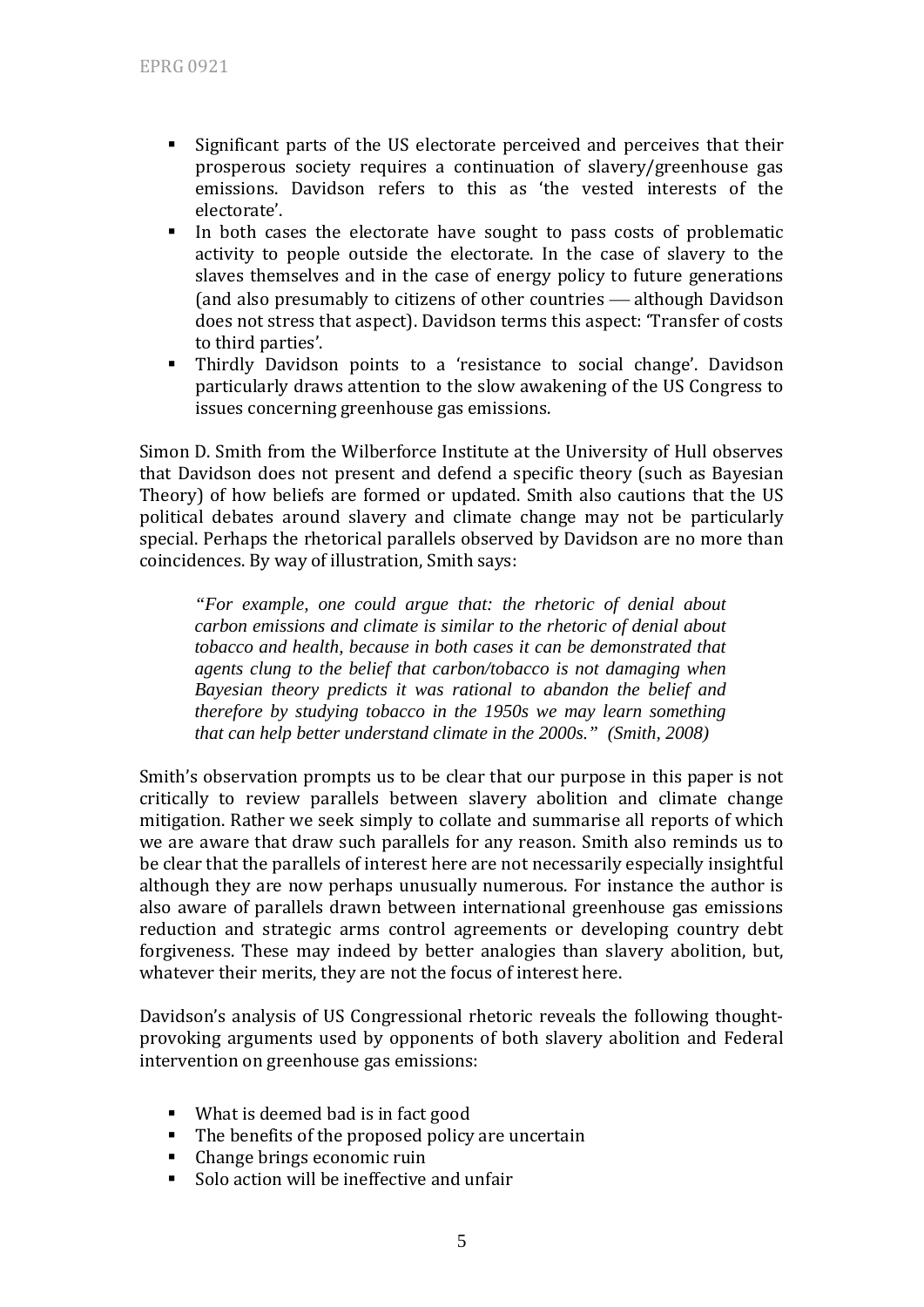<u>.</u>

- **Proposals threaten domestic sovereignty**
- Social change will hurt other vulnerable groups

Davidson's focus is the United States and, as such, he is not able to explore in any depth the European perspective on the American policy process, nor can he contrast the European view with the American view. It is beyond the scope of this paper properly to seek to make such an extension of Davidson's arguments, but some small observations may nevertheless be helpful. As Hurst has reminded us – the European consensus in opposition to slavery was hard won and slow to develop. In the United States abolition was only achieved via America's bloodiest conflict — the Civil War of 1861-1865. Clearly Europe's journey towards slavery abolition occurred some decades earlier than the equivalent journey in the United States. Also Europe's policy positions on climate change mitigation arguably lead, and clearly do not lag, progress in the United States. These two examples of European leadership are perhaps best regarded as merely coincidental.

Davidson's paper does include an early nineteenth century comment on the European perspective on American affairs. Davidson includes an interesting quotation from the variously unpleasant US Representative James Henry Hammond of South Carolina s[pe](#page-6-0)aking on the floor of the House of Representatives on 1 February 1836<sup>2</sup>. Davidson quotes Hammond as saying:

*"There are about 2,300,000 slaves at this moment in the United States, and their annual increase is about 60,000. Sir, even the British Government did not dare to emancipate its enslaved West India subjects without some compensation. They gave them [the owners] about sixty percent of their value. It could scarcely be expected that this Government would undertake to free our slaves without paying for them. Their value at \$400, average, (and they are now worth more than that), would amount to upwards of nine hundred millions. The value of their annual increase, alone is twenty-four millions of dollars; so that to free them in one hundred years, without the expense of taking them from the country, would require an annual appropriation of between thirty-three and thirty-four millions of dollars. The thing is physically impossible."* 

Clearly Hammond had no sense of how the 'impossible' would eventually be achieved nor could he know that, following abolition, the United States would experience a twentieth century journey towards a society in which *all men are created equal.*

Davidson's use of the quotation from Hammond reminds the reader of differences between Britain and the United States on the abolition of slavery. While the iourney to American abolition did include isolated compensation policies, the Thirteenth Amendment to the US Constitution abolishing slavery in

<span id="page-6-0"></span><sup>2</sup> Hammond was later Governor of, and later still US Senator for, South Carolina.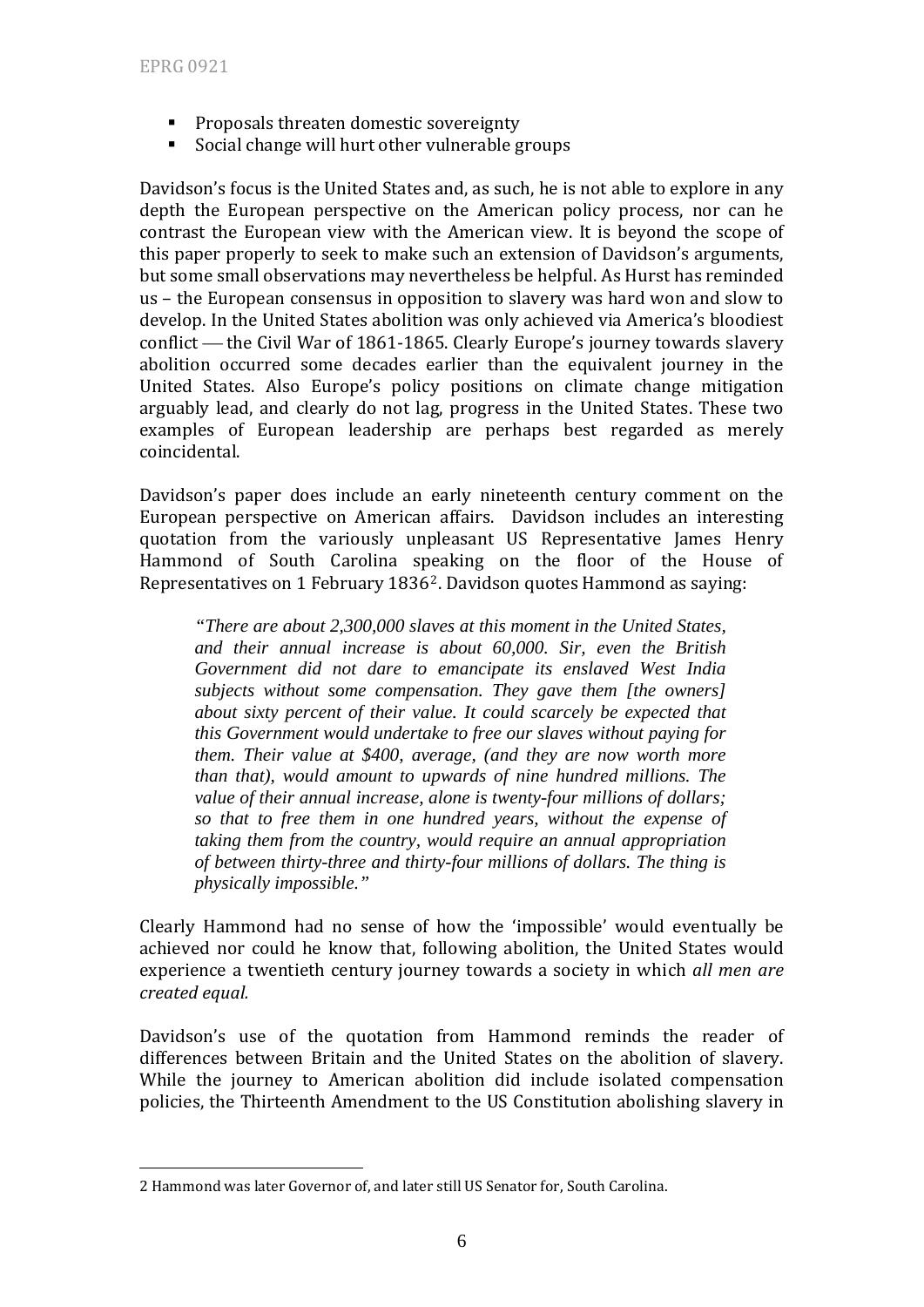1

#### the United States did not include any such measure. Michael Vorenberg writes in *Final Freedom:*

 *In the border states of Maryland and Missouri, both of which had recently abolished slavery by state action, legislatures approved the [thirteenth] amendment with ease. In Maryland, however, lawmakers took the additional step of declaring that former loyal slave owners should be compensated for their ex-slaves by the federal government. Congress had rejected compensation proposals, but border state emancipationists nonetheless expected Lincoln to deliver on the promise of compensation that he had made in 1861 and 1862." (Vorenberg, 2001, p. 216)* 

The very different paths followed by Europe and America concerning the abolition of slavery have had repercussions to the present day. One such example is arguably the *Banana War* of the 1990s which ended in 2001. The issue at stake was the European Union's preference to source bananas from small producers in the Caribbean rather than to import so called 'dollar bananas' from large, usually US owned, plantations in Latin America. Part of the European justification for this practice came from notions in favour of *Fairtrade* over *Freetrade*. The concept of Fair‐trade arguably has its strongest emotional attractiveness when dealing with t[er](#page-7-0)ritories or crops with strong historical associations with European slavery<sup>3</sup>. Post-colonial Europeans (especially in Britain and France) strongly supported a policy that protected small banana farmers in, for instance, the Windward Isles. Ibrahim Gassama in his study of the EU‐US banana wars however reminds his readers that the European arguments oncerning the need to protect small farmers in the Caribbean were perhaps c somewhat opportunistic. He reports the view of the winning side in this dispute:

*"The United States insisted that the primary beneficiaries of what they termed a protectionist device were the European-controlled banana shipping and marketing companies operating out of producer countries." (Gassama, 2002).* 

The US view was upheld by the World Trade Organization in 1999, although the Europeans continued to resist, the matter finally being put to rest in 2001.

The purpose of this paper is to explore parallels between the global abolition of slavery and the challenge of a drastic global reduction in the emission of greenhouse gas emissions. As such, it is not the purpose of this paper to investigate possible actual points of contact between these two widely separated policy issues. The discussion above concerning links between eighteenth century

<span id="page-7-0"></span><sup>3</sup> It is perhaps noteworthy that in February 2008 one large UK sugar company announced that all its sugar sold in shops would in future be 'Fair‐Trade'. While the history of European sugar has much connection with slavery, that particular company's corporate origins post-dated the abolition of slavery by more than 50 years. While Europeans may have no direct moral responsibility to protect the descendents of slaves in former colonies, and that firm has no connections with slavery whatsoever, there would appear to be much sympathy from Europeans for such slavery affected communities.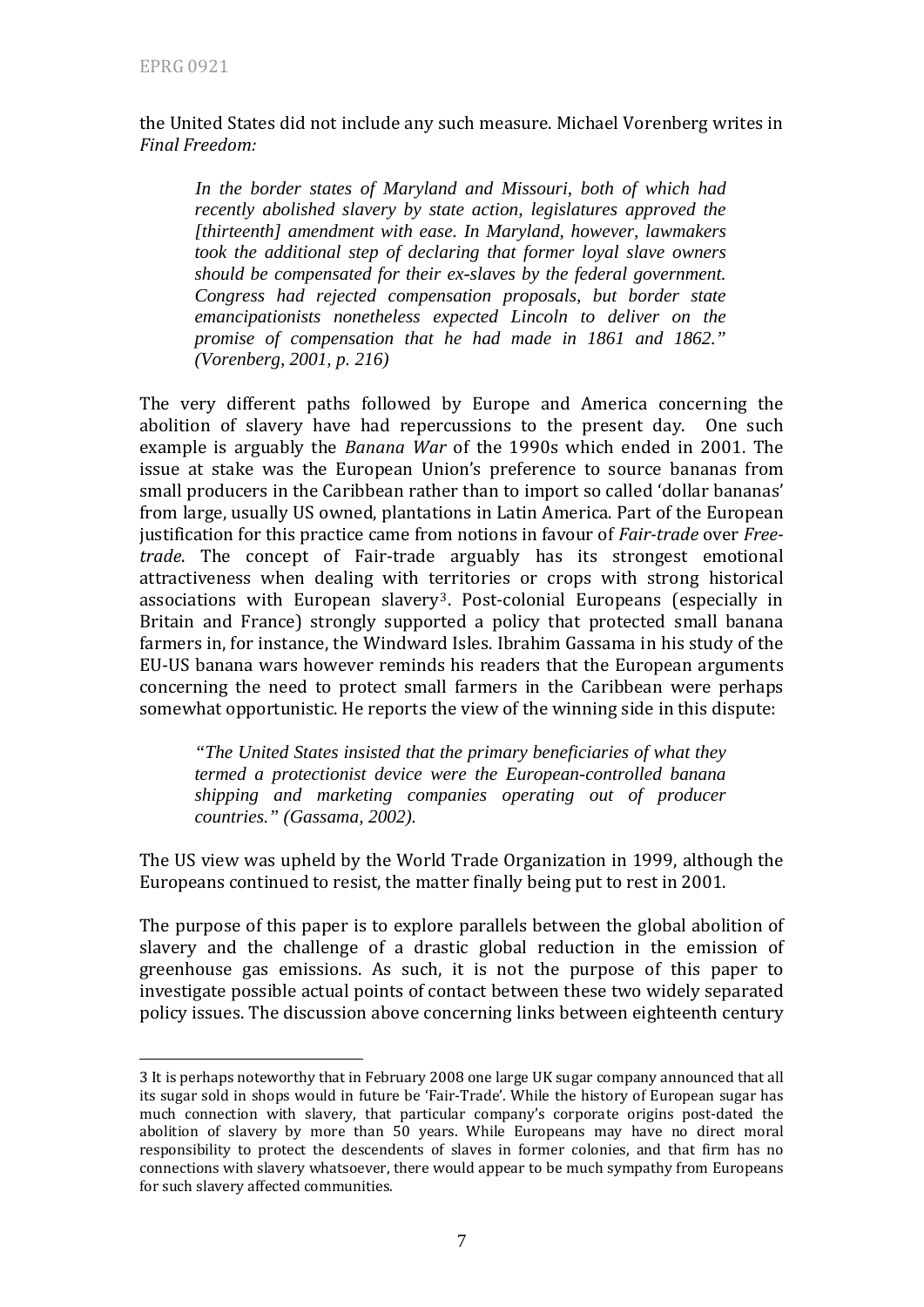1

slavery and modern trade policy reveals that such linkages may indeed exist. Such aspects, however, will not be developed further in this paper.

The academic literature directly comparing the issues of slavery abolition and climate change policy is still limited. For instance it would be interesting to have access to a study utilizing Davidson's research framework and methodology, but with a focus on other key national legislatures, such as in Britain, France and perhaps Brazil4

As regards consideration of UK debates the information collected thus far by researchers appears somewhat fragmentary, although, as we shall see, there are issues that have been highlighted by various authors and commentators. One contribution comes from Christian Azar in a 2007 book review for Climatic Change, in which he notes Davidson's work (then in press). Azar was reviewing Adam Hochshild's 2005 book *Bury the Chains: Prophets and Rebels in the Fight to Free an Empire's Slaves.* As with Davidson his main purpose is to explore the similarities of political debates around the two issues. At one point Azar presages the issues of later and separate concern to Nuttall and Manz when he points out:

[In a UK parliamentary debate held on 2 April 1792] *"the abolitionists won a partial victory: slave trade was to be outlawed, but not until several years later. A string of tumultuous events further delayed things (e.g. the French Revolution and the Napoleonic Wars). In 1807, the entire British slave trade was finally abolished. In order to prevent other countries from engaging in slave trade, roughly a third of the British Navy was assigned to patrol the oceans and intervene against other countries' slave ships. The measure is reminiscent of the demand voiced in the EU to protect the domestic energy-intensive industry from competition from non-abating countries like the US and China." (Azar, 2007)* 

Andrew Basden at Salford Business School has compiled an on‐line table in which he draws numerous parallels between on the one hand slavery and on the other climate change, global economy and environmental responsibility (Basden, 2007). Basden stresses several of the moral imperatives associated with both issues. He also introduces a couple of considerations not mentioned previously in this paper. In doing so he cites Eric Metaxa's book *Amazing Grace* concerning the ife of the English abolitionist William Wilberforce. Under the heading *No Simple* l *lame,* Basden notes: *B*

<sup>&</sup>lt;sup>4</sup> In addition a referee for the Electricity Policy Research Group reminds us that during the American Civil War the territory of the United States was divided into two conflicting entities. It would therefore also be interesting to have access to a rhetorical analysis of the transcripts of the Congress of the Confederate States (1861‐1865). The final session of the Congress (March 1865) included legislation for the emancipation and military induction of any slave that would volunteer to fight for the Confederacy. The EPRG referee further reminds us that the balance of today's US GHG emissions are disproportionately sourced from below the Mason‐Dixon line.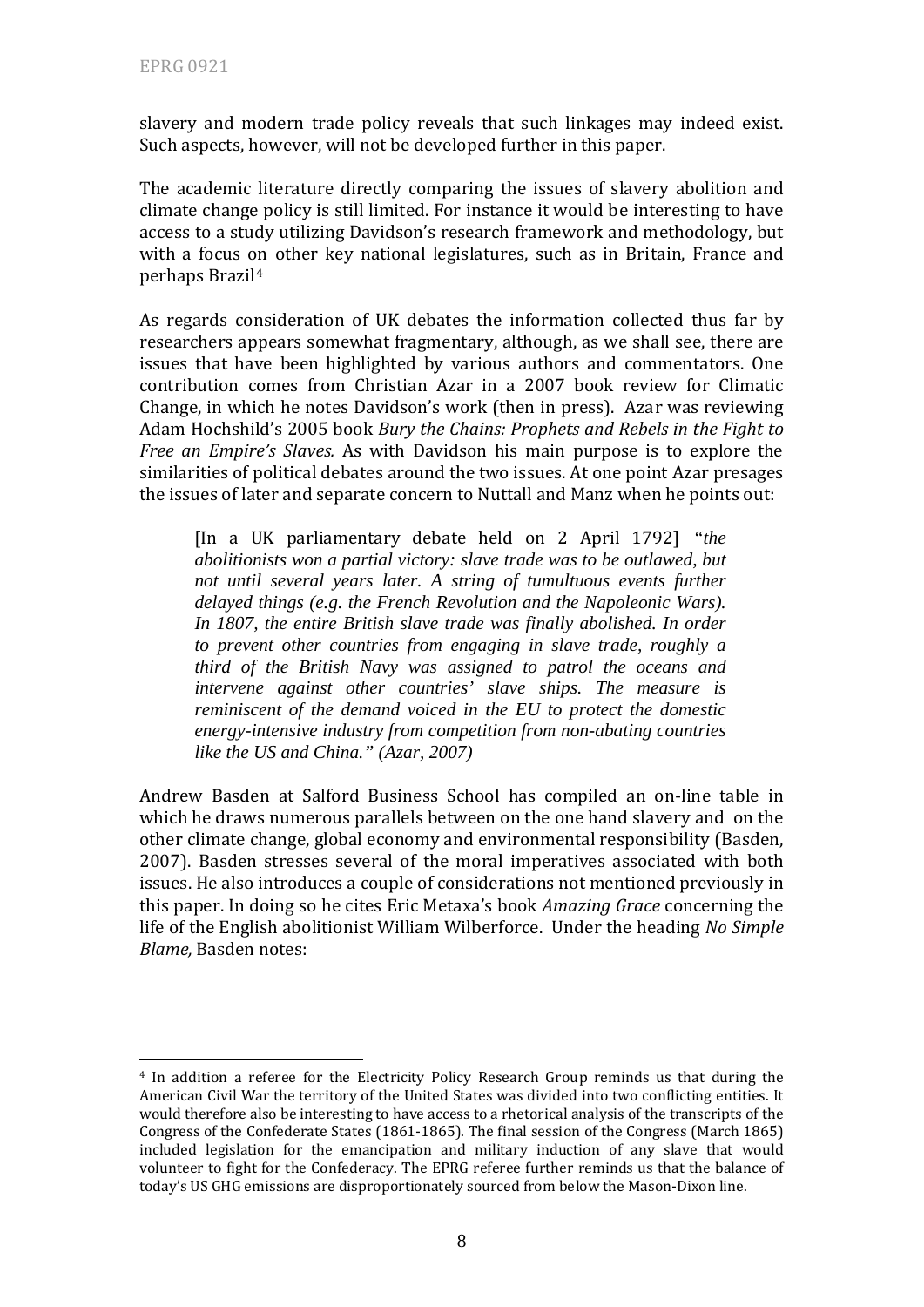| <b>Slavery</b>                                                                                                                                                                                                          | Climate change, global economy<br>and environmental responsibility                                                                                                                                         |
|-------------------------------------------------------------------------------------------------------------------------------------------------------------------------------------------------------------------------|------------------------------------------------------------------------------------------------------------------------------------------------------------------------------------------------------------|
| The African chiefs also bear some of the<br>blame; They would start 'wars' in order to<br>gain captives to sell to the slave traders on the<br>as the excusers keep on telling us, but<br>coast,<br>[Metaxa] p. 119-120 | We must recognize that it is not only<br>'the west' which is to blame (for<br>example China is, building a power<br>station a day (or whatever)), but                                                      |
| Basden follows this entry with an entry<br>entitled 'We to Blame', including:                                                                                                                                           |                                                                                                                                                                                                            |
| " but the European had instigated<br>the "inhuman system" [Metaxa] $p. 120$                                                                                                                                             | but it is we in the west, to<br>whose lifestyle the rest of the<br>world aspires, who instigated this<br>evil system (and lifestyle, habits,<br>expectations, worldview) which is<br>changing the climate. |

Table 1. **Tabulated comments from Andrew Basden at Salford Business School comparing slavery and climate change, global economy and environmental responsibility. In order to avoid any risk of editorial adjustment to Basden's message, we present the information in the tabular form used by Basden (Basden, 2007)**

Basden's juxtaposition of ideas raises the notion that the western lifestyle with its joys of consumption might be an evil comparable to the evil coercion of the slave trade. While it is not the purpose of this paper to criticize, it is necessary to point out that such opinion would be, of course, contentious.

Separate to the work of Nuttall and Manz, Dabo Guan of the Electricity Policy Research Group at the University of Cambridge has recently considered notions of 'Triangular Trade' in the context of greenhouse gas emissions (Guan, 2009). Noting an analogy with the eighteenth century triangular trade between England, Africa and the Americas, Guan points to a new triangular trade between China, *the west* and Africa. Unlike the triangular trade associated with slavery, Guan does not suggest that ships today similarly pass from one vertex to the next changing their cargos. Rather he suggests a relationship by which China purchases raw materials in Africa and then produces high‐value manufactured goods for export to the west. The connection between the west and Africa is observed to be the weakest link of the new triangular trade, comprising little more than the provision of aid, advice and second‐hand equipments.

Andrew J. Hoffman of the School of Business at the University of Michigan commented in the magazine Ethical Corporation in May 2008 on the moral imperative for change in greenhouse gas emissions reduction and slavery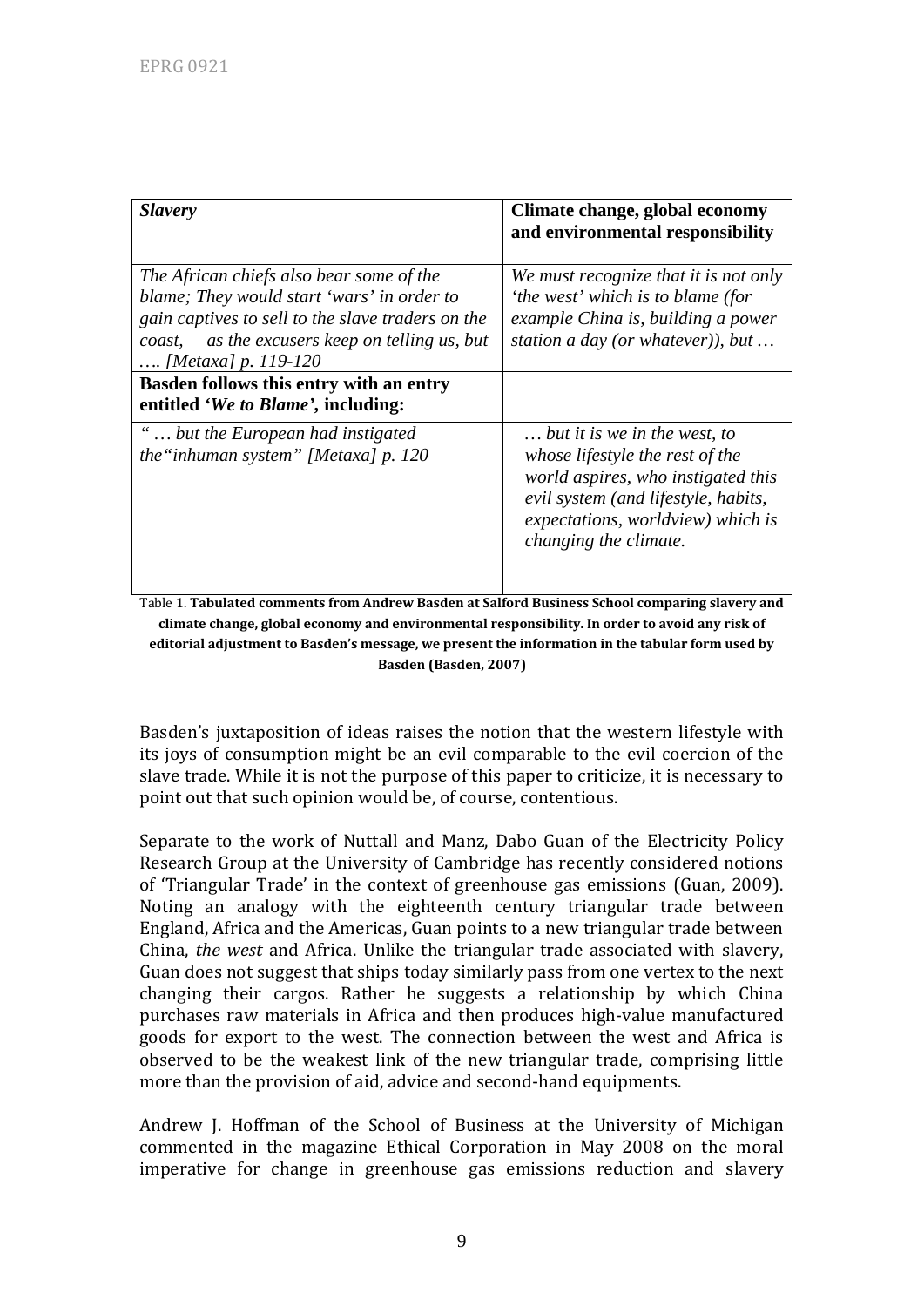abolition and on the scale of both the challenges. He suggests a key difference between the issue of slavery abolition and policy for the mitigation of climate change when he says:

*"While slaves were, for the most part, a more obviously replaceable source of labor and energy than fossil fuels are today, we cannot simply turn off the oil wells and continue to live as we do.* 

*There is a vast physical infrastructure that depends on oil, and it cannot be simply replaced without great disruption. And unlike slavery*   $-$  and other environmental problems  $-$  there is no clear single *villain. We can't simply point to that some stack or that waste dump and identify someone who should fix it." (Hoffman, 2008)* 

In the concluding chapter of their book *Creating a Climate for Change* Moser and Dilling seek to challenge what they suggest is a 'myth' - that climate change represents a unique social challenge. They suggest:

*"The problem with accepting the "uniqueness" myth is that it tends to paralyse individuals and institutions rather than empower them. Pointing to how we have made similarly long-term, radical social transitions can help mobilize people and put the challenge into proper perspective" (Moser & Dilling, 2007).* 

In his 2008 review of Moser and Dilling's book Michael Svoboda replies:

*"While one might agree with this general conclusion, it is difficult to see how our efforts to forestall disastrous climate change — that is, acting before the damage is done*— *can be compared with the abolition movement, which came into being only in response to the evident harms of slavery. Further, even if the analogy could be sustained, it is hard to see it as a basis for optimism. If we look only at the U.S., we must consider the two and a half centuries that preceded the four years of civil war, and we must acknowledge another century of segregation and discrimination. Indeed, can we really say that slavery has been eradicated?" (Svoboda, 2008)* 

Another scholar interested in the parallels between slavery and climate change is Jean‐Francois Mouhot at the University of Birmingham. In the August 2008 issue of the magazine *History Today* he has summarised many of the key ideas and he has further commented:

*"A striking correlation in time exists between the rise of anti-slavery movements and the advent of steam-driven machines. A few industrialists at the time perceived that steam power might ultimately reduce the need for slaves. […] The connection between steampowered engines and the demise of slavery is not, however, a straightforward one. Machines were not advanced enough in the eighteenth of nineteenth centuries to replace effectively the work done by slaves. […] During heated debates on slavery, abolitionists do not*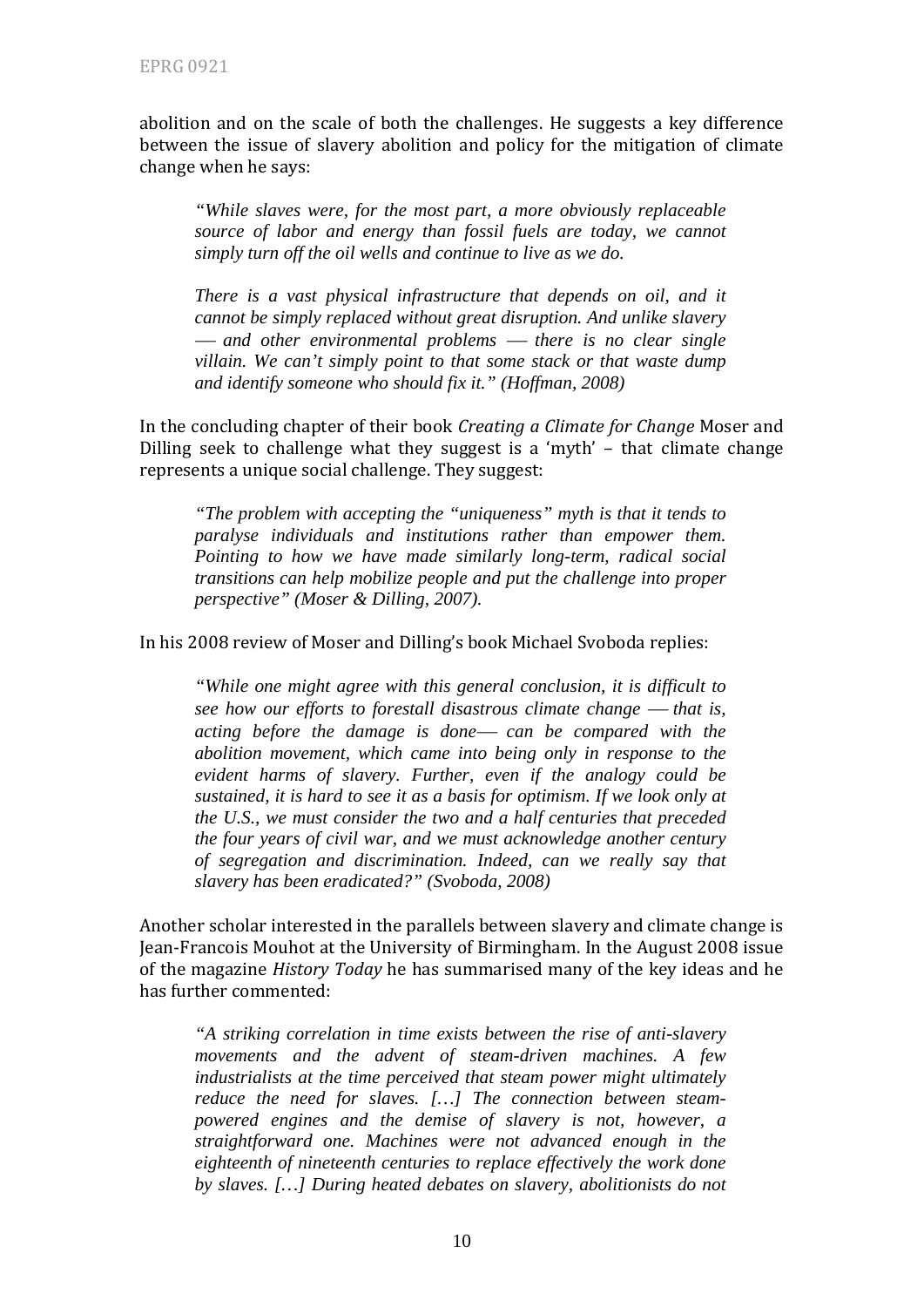1

*seem to have used this argument [that machines might replace slaves]. However, hindsight often provides the opportunity to see things that were not perceived by contemporaries. It may be that one enabling or facilitating condition for the abolition of slavery was that there was a growing feeling that slaves could eventually be replaced by steampowered machines."* 

Whether today's growing concern to eliminate greenhouse gas emissions arises in part because we now can anticipate the necessary enabling technologies is another parallel between two domains of concern to us. Mouhot has produced an extended scholarly article in which he examines in depth the historical links and parallels between slave ownership and fossil fuel usage (Mouhot, 2009). In that paper he amplifies, extends and explores the ideas first presented in his *History Today* article (Mouhot, 2008).

While academics are now writing and speaking on the parallels between slavery and climate change policy, much of the intellectual leadership has come from those much more directly involved in public policy and politics. These ontributions shall be discussed in the next section. c

## **4. Recent Political Comment**

In Britain significant contributions to the debate have been made by Lord (David) Puttnam. In early 2007 he had chaired a committee of both houses of the UK parliament to scrutinize the Climate Change Bill. Puttnams's personal interest focused on the moral and historical implications of the Bill. In a speech to the House of Lords on 27 November 2007 he said:

*"… it [the Climate Change Bill] bears a quite uncanny resemblance to another piece of legislation which also addressed what was primarily a moral issue, but one which at the time appeared to have immense economic repercussions. It was a Bill, the 200<sup>th</sup> anniversary of which we unanimously celebrated earlier this year, which led to the abolition of the slave trade. So, 200 years apart, we find ourselves facing the same timeless question of whether we have a duty of care towards our fellow human beings: 'Are we our brother's keeper?'. In both cases the same economic question arises: what is the true cost of the energy we use to drive our economy?" (Puttnam, 2007)* 

It is noteworthy that Putnam uses a biblical phrase to make his point<sup>[5](#page-11-0)</sup>. In so doing he makes a parallel, surely deliberately, with nineteenth century political

<span id="page-11-0"></span><sup>5</sup> Genesis , Chapter 4, verse 9, Then the LORD said to Cain, *"Where is Abel your brother?"* He said*, "I do not know. Am I my brother's keeper?"* New King James Version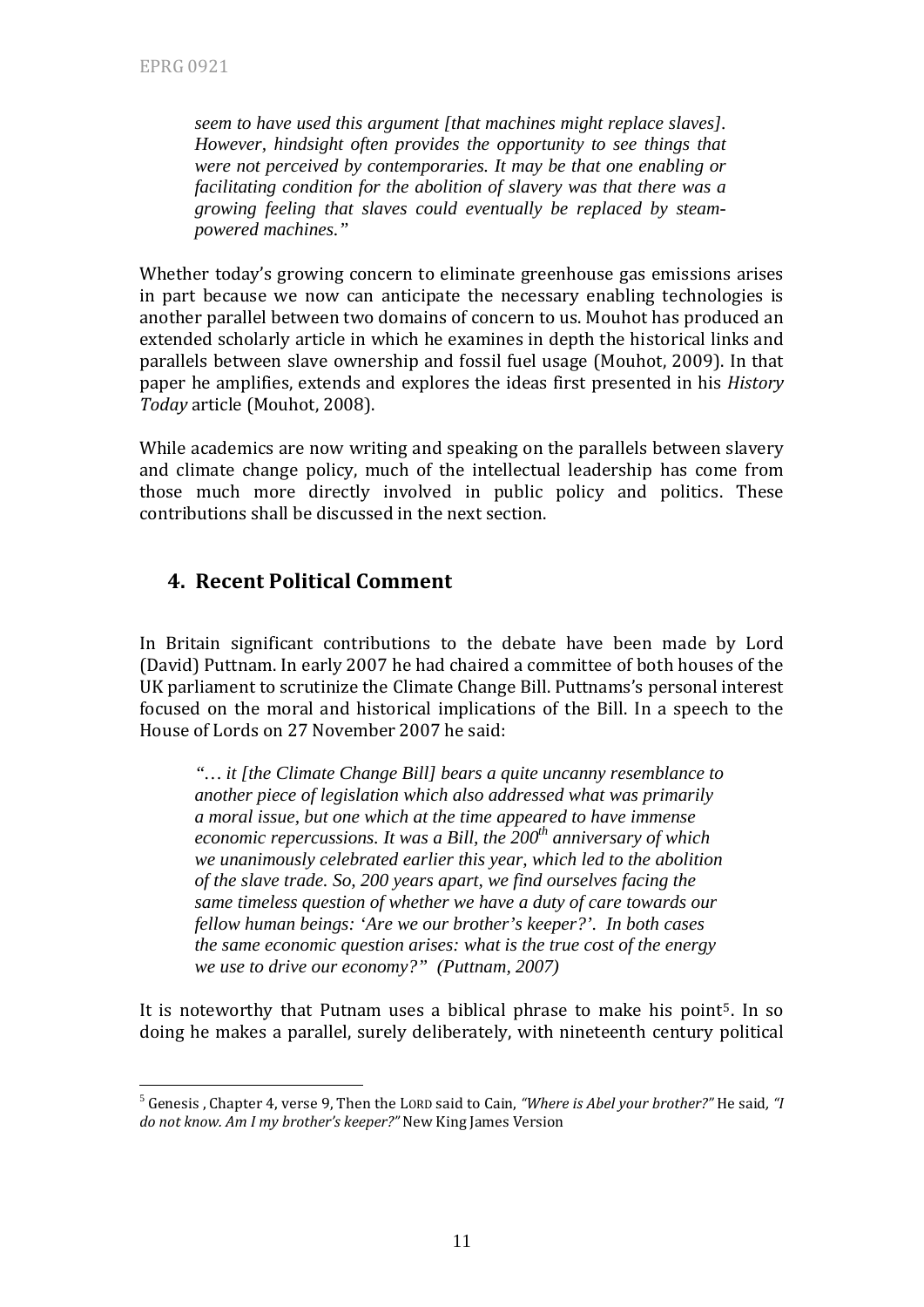denunciation of the slave trade. Such arguments were frequently buttressed by references to scripture.

Puttnam further addresses the issue of the economic consequences of dramatic change head on when he says:

 *"At the time of its abolition, the slave trade and its associated activities were reckoned by those opposing the Bill to account, quite astonishingly, for well over a quarter of this nation's GDP, a fact which helped to drive one of the central arguments deployed by the anti-abolitionists: that the overly hasty abolition of slavery could prove only ruinous to the nation's economy…[They] were doubly wrong. Far from proving damaging, the abolition of the slave trade allowed Britain to leap forward, as if a metaphorical ball and chain had been lifted from the economy."* 

In the United States, environmental lawyer Robert F Kennedy junior has also made direct comparisons between the need to 'abolish' carbon usage and the abolition of slavery. Referring to Lord Puttnam's comments in the UK House of Lords from the previous November, in May 2008 RFK junior used an article in the May 2008 issue of magazine *Vanity Fair* to urge the incoming US President to tackle firmly the issue of carbon emissions.

RFK junior's anticipated fresh approach from the White House may soon be delivered. The first one hundred days of the new administration saw an apparent shift in US Federal policy. In April 2009 the US Environmental Protection Agency (EPA) published a 'proposed endangerment finding' for greenhouse gases (EPA, 2009). If formalized as a finding, this would allow the EPA to regulate the greenhouse gas emissions that would follow from the construction of fossil fuel combusting power stations. This power arises from the 1990 US Clean Air Act and as such can come into force independent of any new US legislative initiatives or international initiatives, such as the planned 2009 Copenhagen Climate Change Treaty. Treaty‐based and domestic legislative progress on Federal greenhouse gas abatement would always be a slow and politically turbulent process. This new approach from the EPA has the promise to ensure rapid and effective progress. This new EPA agenda has not been resisted by the new White House incumbent, President Barack Obama.

It is noteworthy that there are prominent political voices willing to speak up in favour of the notion that the slavery story tells us that 'abolition' can provide economic opportunities, rather than simply being a cost to be borne. This point is analysed in great depth by the Stern Review of 2007, itself prompting much further debate and interest.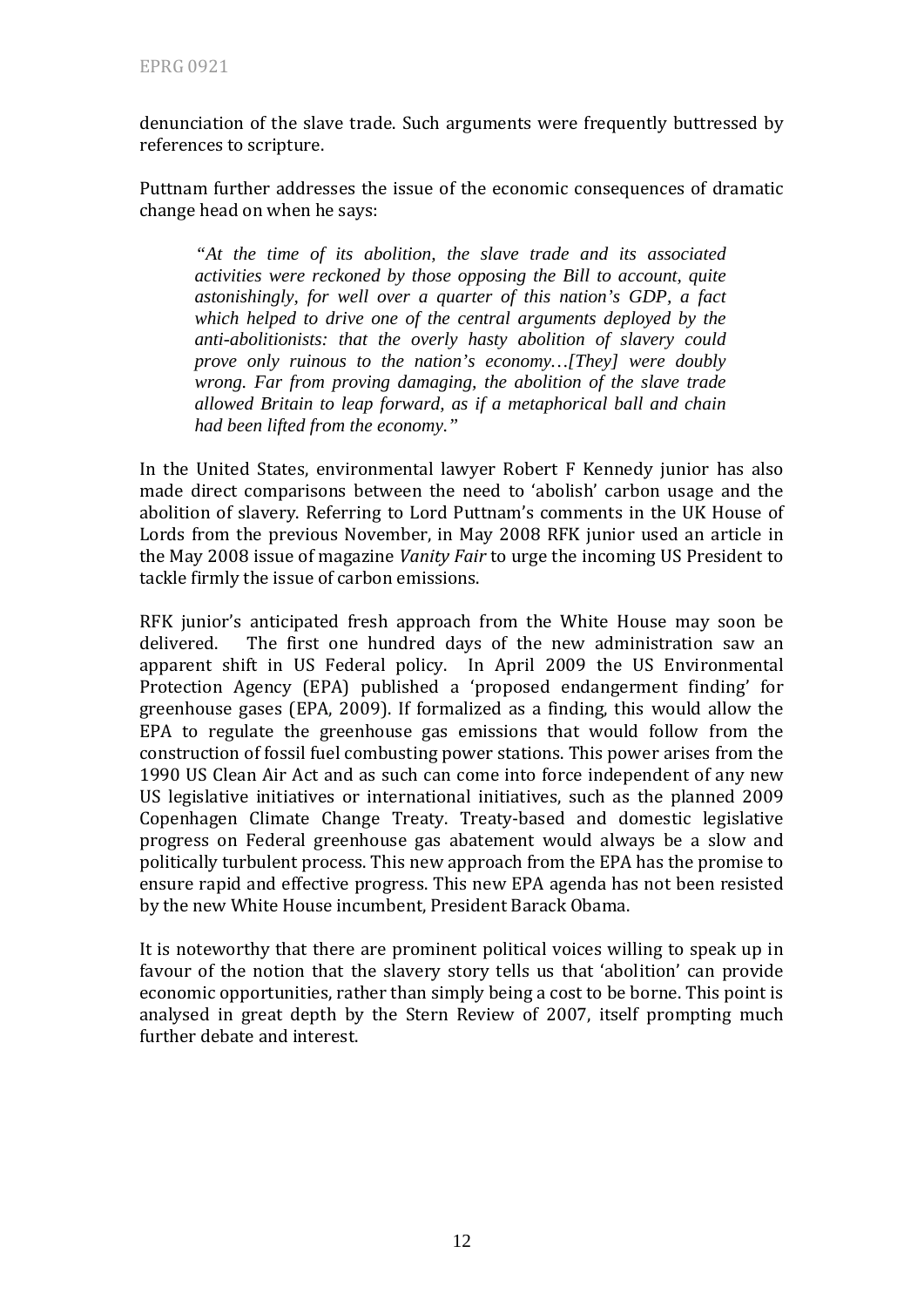## **5. Conclusions**

This paper has considered parallels between two profound challenges: the abolition of slavery in the nineteenth century and the mitigation of climate change in the twenty‐first. Both these major policy challenges are complex and the debates around them are not simple. Thus far it would seem that the discussion of parallels between slavery abolition and climate change mitigation have not fully respected the complexities of either issue. Doubt, vacillation and disagreement are as much a part of the story as the sense of a moral imperative for progressive action.

Many of the key events in these stories are widely separated in time. One might take the view that the battle against slavery was won long ago, and that slavery is no longer a problem. While the full horrors eighteenth century slavery are truly behind us, this author, however, concurs with Michael Svoboda in taking the view that it would be quite wrong to assume that slavery is no longer an issue. For instance, the extensive ongoing work of Anti Slavery International reveals that the battle against slavery goes on<sup> $6$ </sup>. In both cases greenhouse gas emissions reduction and the ending of slavery the outcome will not be eradication. One might debate which reduction will see the greatest decline. Instinctively one might take the view that residual emissions will be a bigger issue than residual slavery. Against this, however, one might point to the observation that 'there are more slaves today than were seized from Africa in four centuries of the trans-Atlantic slave trade' (Cockburn, 2003). Once again in this paper we retreat and take comfort from the statement that it is not our intention today to criticize, merely to report. Such thoughts do however bring us to a closing comment. While during the twenty-first century we may indeed be able to end the worst excesses inherent in twentieth century energy conversion, the slavery experience reminds us that it is all too probable that the battle against greenhouse gas emissions will never end. In both cases therefore it is important to recognize the importance of both the journey and the hoped for destination. Slavery abolition illustrates that the journey ahead could be both successful and never‐ending.

<u>.</u>

<span id="page-13-0"></span><sup>6</sup> See: http://www.antislavery.org/ accessed November 2008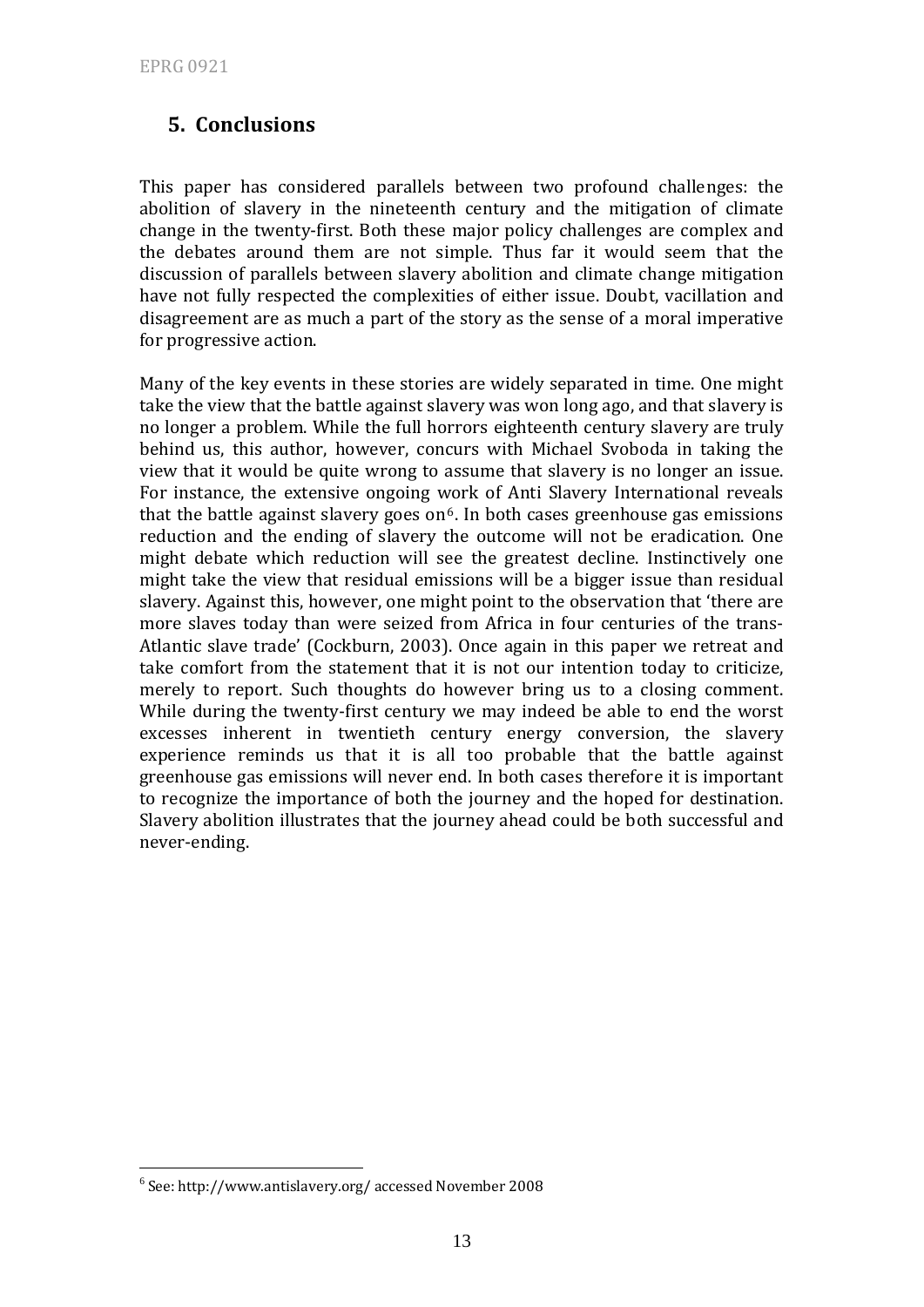#### **Refere nces**

- Azar C, *Bury the Chains and the Carbon Dioxide*, Climatic Change, **85,** pp. 473-475, (2007).
- Basden A, Slavery and Climate Change, Available at: http://www.basden.demon.co.uk/xn/like.slavery.html accessed November 2008.
- Cockburn A. *21st Century Slaves,* National Geographic Magazine, **204,** No. 3, September 2003, pp 2‐25.
- Davidson M, Parallels in Reactionary Argumentation in the US Congressional Debates on the Abolition of Slavery and the Kyoto Protocol, Climatic Change, **86,** pp. 67‐82, (2008).
- EPA, Environmental Protection Agency, *Proposed Endangerment and Cause or Contribute Findings for Greenhouse Gases under the Clean Air Act,* available at: http://www.epa.gov/climatechange/endangerment.html accessed May 2009
- Gassama I, *Confronting Globalization: Lessons from the Banana Wars and the Seattle Protests*, Oregon Law Review, **81**, No. 3, pp. 707‐738 (2002)
- Guan, Dabo, Electricity Policy Research Group, University of Cambridge, private communication, August 2009.
- Hoffman AJ, *Climate Change: Calling the Fossil fuel Abolitionists,* Ethical Corporation, 28 May 2008, available at: http://www.ethicalcorp.com/content.asp?contentid=5922 accessed November 2008
- Hurst L, *The Moral Dimensions of Global Climate Change,* speech to the International Red Cross Conference on Climate Change and Natural Disasters, The Hague, The Netherlands, 28 June 2002, available at: http://www.opendemocracy.net/globalization‐ climate change debate/article 254.jsp, accessed November 2008.
- ourcade J‐C and Crassous R, *LowCarbon Societies: a Challenging Transition for an Attractive* H *Future,* Climate Policy, **8**, pp. 607-612 (2008).
- Kennedy RF jnr, *The Next President's First Task (A Manifesto),* Vanity Fair USA, May 2008, available at: http://www.vanityfair.com/politics/features/2008/05/rfk\_manifesto200805 accessed November 2008
- Moser SC and Dilling L, *Toward the Social Tipping Point*, chapter of *Creating a Climate for Change: Communicating Climate Change and Facilitating Social Change,* Moser SC and Dilling L eds., Cambridge University Press (2007) pp. 491-516.

Mouhot Jean‐Francois, *Free the Planet,* History Today, **58,** Issue 8, August 2008 pp. 42‐44.

- Mouhot Jean‐Francois, *Historical and Contemporary Links and Parallels in Slave Ownership and Fossil Fuel Usage,* preprint – private communication (2009).
- uttall WJ and Manz DL, *A new energy security paradigm for the twentyfirst century,* N Technological Forecasting and Social Change, **75,** (2008), pp. 1247-1259.
- Puttnam DT, Lords Hansard, 27 November 2007 Column 1138, available at http://www.publications.parliament.uk/pa/ld200708/ldhansrd/text/71127‐0004.htm accessed November 2008‐11‐14